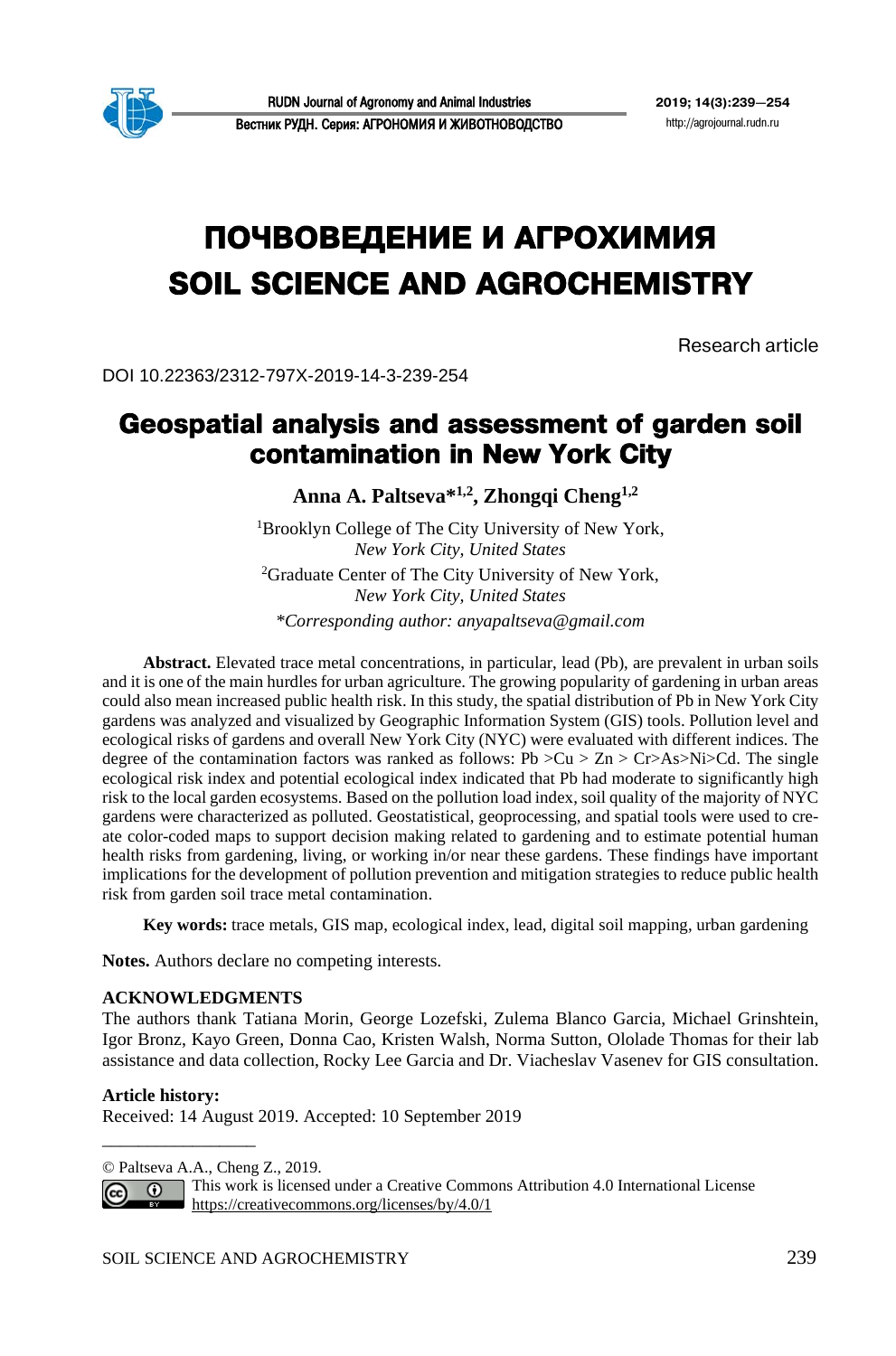#### **For citation:**

Paltseva AA, Cheng Z. Geospatial analysis and assessment of garden soil contamination in New York City. *RUDN Journal of Agronomy and Animal Industries*, 2019; 14(3):239—254. doi: 10.22363/2312-797X-2019-14-3-239-254

#### **Introduction**

Soil contamination in urban environments has only started to receive attention over the past few decades, while water and air pollution have been widely recognized and federal and state legislation were developed in the US since the early part of  $20<sup>th</sup>$  century [1]. Significant health risks to urban residents and particularly to gardeners can come from interaction with contaminated soil and consumion of garden produce. Urban gardening has increased significantly in recent years; therefore, the inherent risks of gardening in contaminated soil has become an important issue of public health as more urban residents become affected by soil contamination.

Urban soil is a sink for anthropogenic Pb and other contaminants. Trace metals are among the most recalcitrant and lasting contaminants in cities, posing major health concerns [2]. In urban gardening, principal contaminant exposure pathways to human body consist of ingestion and inhalation of soil particles (including those lodged in vegetables through splash and local re-deposition), as well as ingestion of trace metalcontaminated vegetables [3—5]. Lead is a known neurotoxin affecting nearly all bodily systems [1, 6, 7]. Common health consequences for children are behavioral or learning issues, decreased IQ, hyperactivity, delayed growth, hearing problems, anemia, and in rare cases, Pb exposure can lead to seizures, coma, or death [8, 9].

Soil trace metal contamination is mainly the result of historical deposition from past land use and proximity to polluting sources, such as power plants, incinerators, old houses, and vehicular traffic [10, 11], as well as geogenic sources [12,13]. According to an EPA report (14), three main sources responsible for the elevated soil-lead levels have been identified: (1) lead-based paint; (2) point source emitters; and (3) leaded gasoline emissions. Many studies cite more than one source as commonly responsible for elevated soil-lead levels at a given location.

Starting in 1973, the U.S. federal government initiated a gradual phase-out of Pb in gasoline, and by 1996, banned the sale completely [15]. However, gardens near busy streets may have accumulated higher levels of Pb in the topsoil. Today, Pb is still emitted from some manufacturing sites such as metal smelting, battery manufacturing, and other factories that use Pb in industrial processes. Although the Toxic Substances Control Act (TSCA) banned the use of Pb-based paint in 1978, flakes of lead-based paint on the outside of the old buildings can also get into the soil close to the foundation of buildings. Contaminated soil dust can be re-suspended by wind, and mobilized into homes and yards. Lead contaminated soil has been recognized as one of the major sources of Pb exposure in urban settings [16].

Urban soils are known to be very spatially heterogeneous, varying in parent material and biological, chemical, and physical properties [17]. High concentrations of trace metals are often reported around the world with high degree of variability. Trace metals in a soil vary in their availability to plants, soil creatures, and humans depending how these characteristics spatially fluctuate in the urban landscape due to functional zoning, proximity to roads, emissions, etc. [17]. Soil Pb distribution in many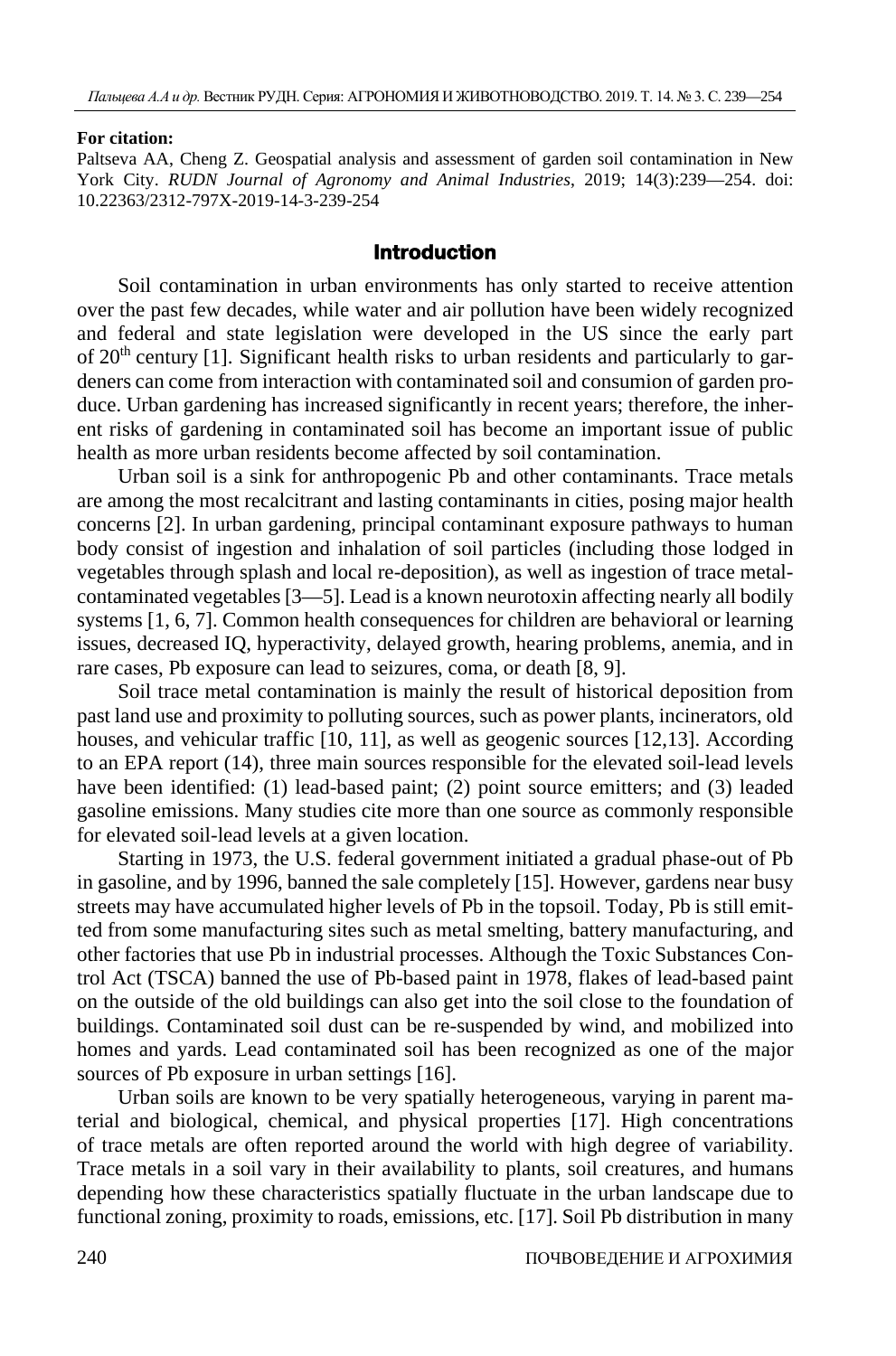large cities has been investigated (e.g., [18—21], including New York City [22—25]. Previous studies have called for further detailed geospatial analysis of the data using large-scale Geographic Information Systems (GIS) for a better health-based assessment [26], as well as the evaluation of soil contamination in the context of risk to human health and threat to ecological systems. Thus, the aims of this study were: 1) to analyze the spatial distribution of Pb in NYC gardens, and 2) to assess pollution and ecological risk indices using available trace metal data.

#### **Materials and methods**

#### *Data sources*

The data on soil trace metal concentrations have been collected by the Brooklyn College Urban Soils Lab since 2009and the NYC Urban Soils Institute since 2016.This is part of a soil screening and testing service provided by the Labs to the public. Gardeners were instructed to collect soil from the surface down to depths of 14 to 20 cm (i.e., 6 inches) and composite soils collected from 5 to 10 locations around the garden. Each sample was recorded with a unique identification number, location, type of garden, soil trace metal concentration, and other soil characteristics such as pH, salts, organic matter content, and soil texture.

Soils are mostly screened by a portable X-ray fluorescence (pXRF) analyzer Innov-X Delta Classic [27], with some samples analyzed by Inductively coupled plasma mass spectrometry (ICP-MS) Perkin Elmer, Elan DRCe (EPA Method 6020a) following acid digestion with EPA Method 3052 [28, 29]. The pXRF scans were done directly on zip lock bags containing air-dried soil sent in by gardeners. Each sample was scanned three times with 90 sec exposure time. Samples were thoroughly mixed again between scans. Mean concentrations from the three scans were then recorded.

For external quality control for the ICP-MS analyzed samples reference standards SRM-2702, SRM-2586, SRM-2587, and SRM-2702a were used. Each batch digestion of up to 20samples always included at least three of these reference standards. Germanium was used as an internal standard for instrumental drift correction in all analyses. For the samples with both ICP-MS and pXRF analyses performed, there was good agreement between the two sets of Pb concentration data, with correlation coefficient of 0.94. It should be noted that Pb data include both ICP-MS data and pXRF data, but for other trace metals only ICP-MS data were used for this study.

The first map of Pb contamination for garden soils in New York City(NYC) was published in 2015 based on data for 1,652 garden soil samples, collected during the 2009—2014 period [23]. Li et al. (2017) added data from other land uses and from various sources and published a more comprehensive Pb distribution map for NYC. New data have been continuously collected, georeferenced and added to the original database. In total, there are 2322 garden soil samples in this study, collected during the 2009—2017 period (Fig. 3). A few samples could represent one garden with different soil management practices.

Shape files of Green Thumb Gardens, parks, schoolyards, playgrounds, NYC borough, and zip codes boundaries were downloaded from NYC Open data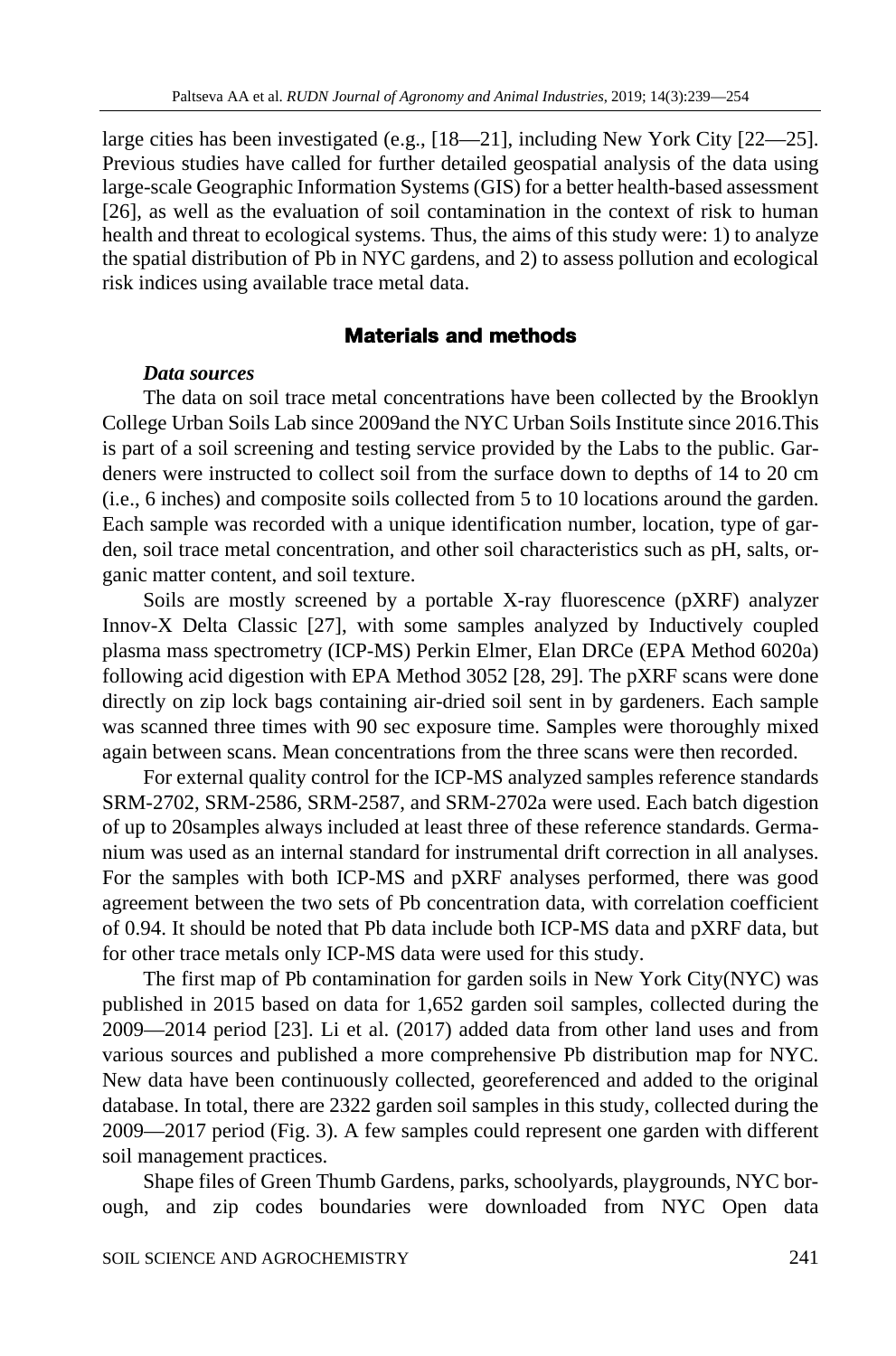(https:/[/nycopendata.socrata.com/\)](https://nycopendata.socrata.com/). The list of NYC neighborhoods (Table 2) was found at the NYC Department of Health and Mental Hygiene Environment & Health Data Portal. Boundaries for 42 neighborhoods were retrieved from the Official Website of the City of New York (http://www.health.ny.gov/).

# *Geospatial analysis and visualization*

ESRI ArcGIS 10.5 was used for geospatial analysis and visualization of the trace metal data. Lead concentration was interpolated by ordinary kriging (Fig. 3). Kriging allows predicting the value in unmeasured points based on the known data in neighboring points and spatial relationships between the points. Ordinary kriging uses dimensionless points to estimate other dimensionless points, e.g. Pb contour plots.

The Pb levels are shown in mg/kg and are classified into four categories  $(0 -$ 149 mg/kg, 150 – 399 mg/kg, 400 – 1200 mg/kg and > 1,200 mg/kg). The 1200 mg/kg threshold reflects USEPA standard for non-children play areas and the 400 mg/kg threshold reflects USEPA standard for children play areas (USEPA 2001). The 150 mg/kg value is an estimated threshold for soil Pb, reflective of the new Center for Disease Control and Prevention (CDC) guidance. Based on research conducted by the Toxics Cleanup Program Policy and Technical Support Unit, 2010, a level of 150 mg/kg of Pb in soil can lead to an approximate blood Pb level of 5µg/dl [31].

# *Soil pollution level and ecological risk assessment*

To assess pollution levels and ecological risk of the garden ecosystems the following indices were used:

1. The contamination factors CFi for the same metal was determined as  $CF_i=C_m/B_m$ , where  $C_m$  is the measured concentration of the examined metals in the soil samples, and  $B_m$  is the background concentration in unpolluted soils [32]. The following values used in this study  $Cd = 0.5$ ,  $Pb = 19$ ,  $Zn = 65$ ,  $As = 5$ ,  $Ni = 17$ ,  $Cu = 14$ ,  $Cr = 13$  were adapted from New York State Department of Environmental Conservation Rural Soil Background Survey [33].

2. The single ecological risk index  $E_i=T_i\cdot CF_i$ , where  $T_i$  is the toxic-response factor for a given metal (e.g. Cd=30, Pb=5, Zn=1, As=10, Ni=5, Cu=5, Cr=2) [32];

3. The potential ecological risk index (PERI)= $\Sigma(E_i)$  posed by multiple element pollution was originally proposed by Hakanson (1980) to assess heavy metal contamination of sediments. Later, it was adopted to evaluate heavy metal contamination in soils and to relate ecological and environmental effects with their toxicology and the toxic-response factor [34, 35].

4. The pollution load index introduced by Tomlinson et al. (1980):  $PLI=(CF_1 \nvert CF_2)$  $\cdots$  CF<sub>n</sub>)<sup>(1/n)</sup>, where is the number of metals studied), gives simple comparative means for assessing a site quality. The PLI shows the number of times by which the metal concentration in the soil exceeds the average natural background content. It provides a total indication of the overall level of trace metal toxicity in a given sample. The PLI value of  $> 1$  is considered as polluted, PLI <1 — no pollution and PLI=1 means that trace metal load is close to the background level [37].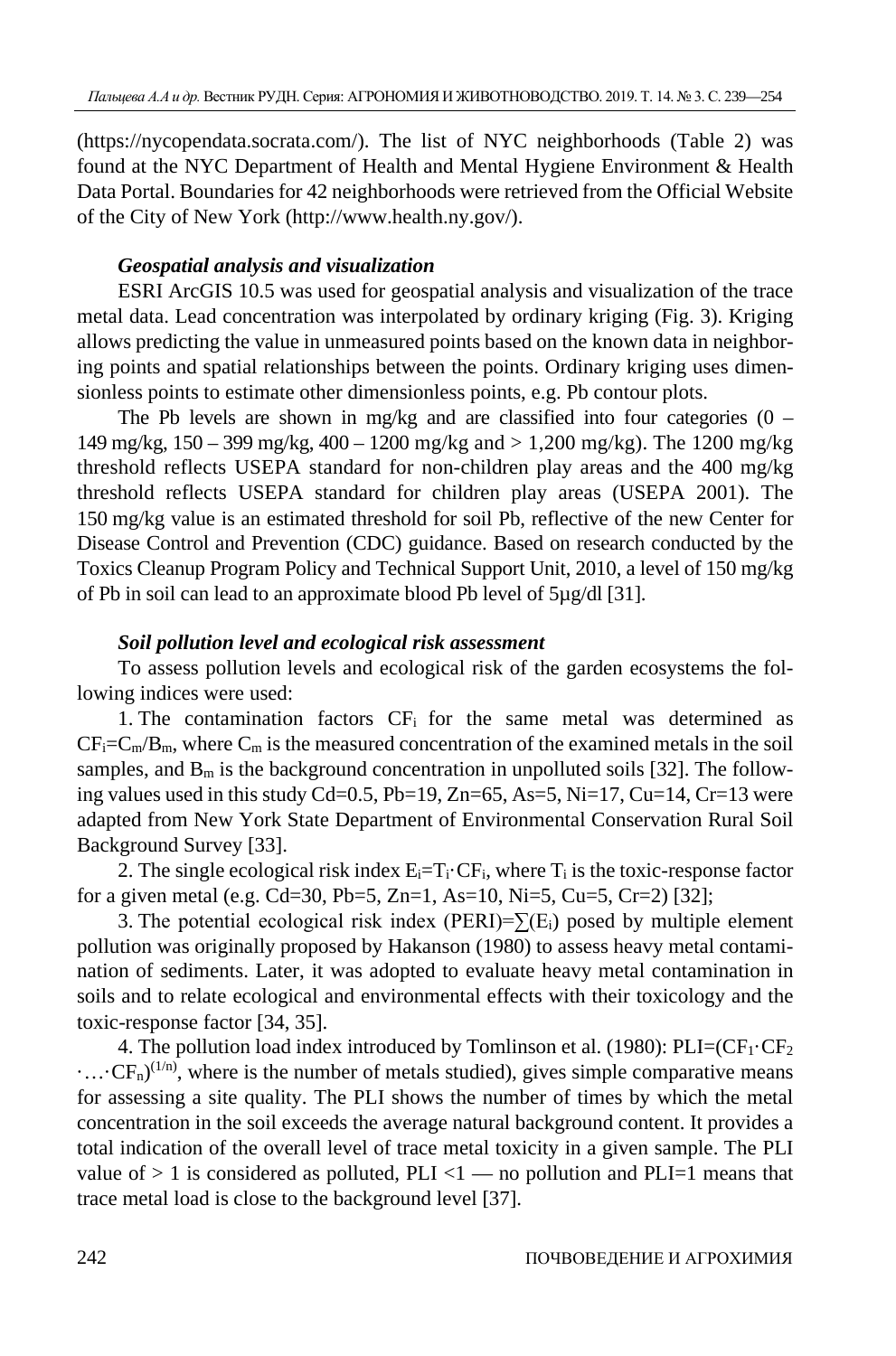#### **Results and discussion**

#### *Assessment of soil quality using pollution and ecological risk indices*

To assess quality of soils and their contamination levels different indices were used. Using the contamination factors (CF) showed in Table 1, it was possible to rank the following degree of contamination factors based on the mean values for 746 samples analyzed with the ICP-MS:  $Pb > Cu > Zn > Cr > As > Ni > Cd$ . The contamination factors were classified as follows: low  $(CF<1)$ ; moderate  $(1 < CF<3)$ ; considerable (3<CF<6); and very high (CF>6). This shows that Pb had the highest CF, followed by Cu, Cr and Zn, and all of them fall into the "very high" contaminant factor category. In comparison, overall Cd and Ni fall into the "low" category. It should be noted that, however, the CF values for individual samples are highly variable, and sometimes can differ by 2-3 orders of magnitude. This is consistent with the extreme heterogeneities commonly found for urban soils.

*Table 1*

|         | Cr   | Ni   | Cu   | $\overline{2n}$ | As             | Cd             | Pb   |
|---------|------|------|------|-----------------|----------------|----------------|------|
| Mean    |      | 3    |      |                 | $\overline{4}$ | $\overline{2}$ | 32   |
| Max     | 254  | 131  | 342  | 265             | 120            | 96             | 379  |
| Min     | 0.49 | 0.01 | 0.01 | 0.51            | 0.02           | 0.04           | 0.08 |
| Std Dev |      | 6    | 16   |                 | 5              | 9              | 41   |

**Summary statistics of the contamination factors (CF) for** *n* **= 746**

The calculated  $E_i$  — Single ecological risk index of the individual contaminants is represented on logarithmic scale in Fig. 1. It indicates that Pb had moderate to significantly high risk to the local ecosystem, while Zn, Cr, and Ni indicated low risks and other elements (As and Cd) showed low to moderate risk or moderate risk (Cu).

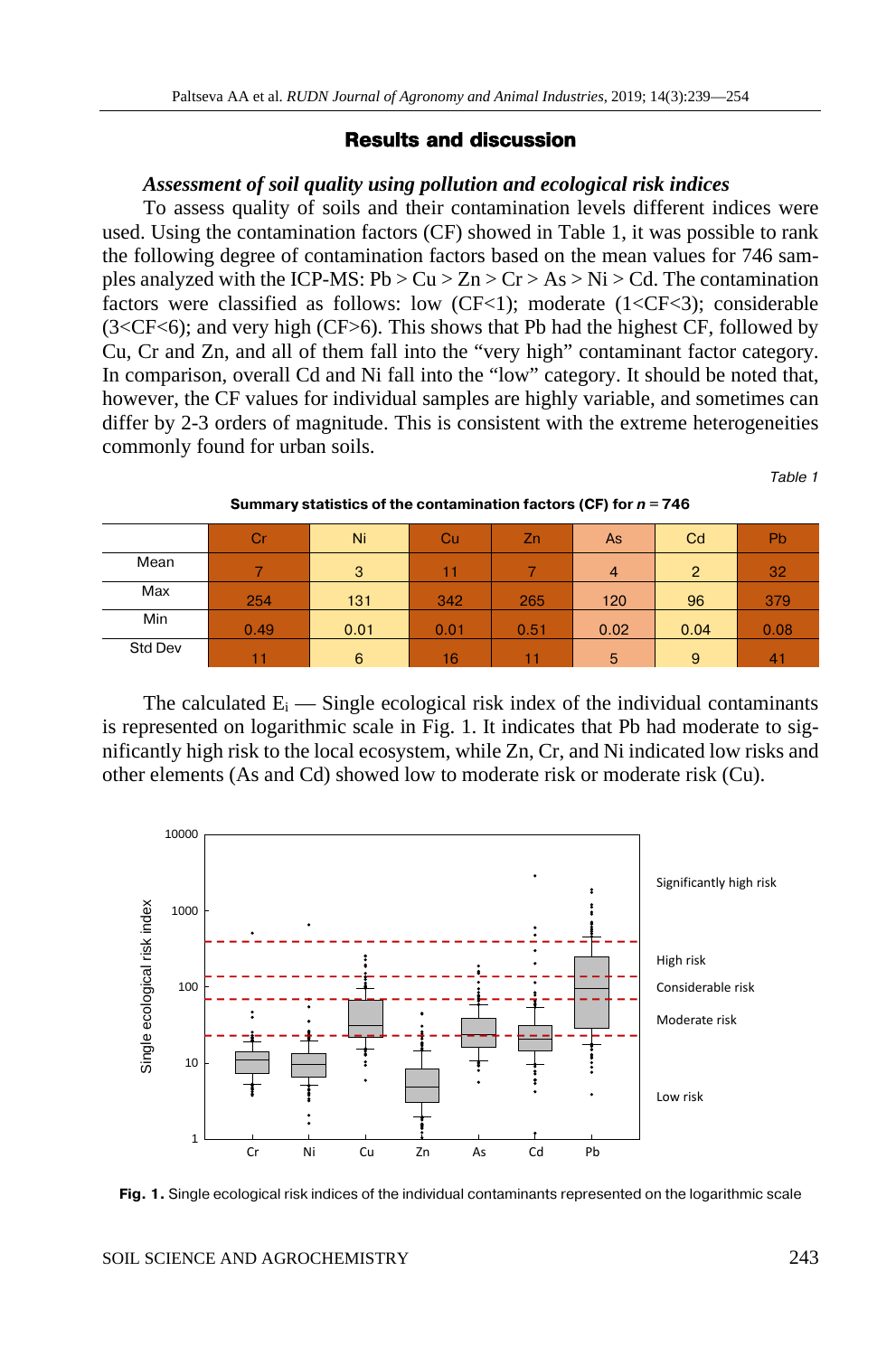Contributions of individual trace elements to the overall potential ecological risk of the soil are represented on Fig. 2. The ecological risk comes mainly from soil pollution with Pb (46 %), consistent with the single ecological index (Ei) and the contaminant factor (CF). When the overall potential ecological risk (PERI) to the local ecosystems is considered, 12 % of the studied samples had very high PERI (>600), 28 % had considerable PERI (300-600), 30 % had moderate PERI (150-300), and another 30 % of the samples had low PERI (<150).



**Fig. 2.** Makeup of the mean potential ecological risk index calculated as the sum of the mean risk factors of the trace elements (351). The number next to the element represents percent contributions of individual trace elements to the mean potential ecological risk of the soils

The pollution load index gives simple comparative means for assessing a site quality. For the 746 samples, PLI ranged from 0.59 to 50 with mean of  $4.6$ . PLI  $>1$  (polluted soil quality) indicates progressive deterioration [37]. Only 9 gardens or 1.2 % of samples were below 1.

## *Distribution of soil Pb in NYC gardens*

Spatial patterns in Pb distribution was mapped and analyzed based on 2322 samplepoints from the compiled database (Fig. 3, Table 2). Each point on the map is a garden and may represent multiple samples that are from the same street address. Total Pb concentrations ranged from 3.3 to 45,076 mg/kg (mean 630 mg/kg and median 344 mg/kg). The highest Pb concentrations vary among different neighborhoods of northern and central Brooklyn. Two gardens were identified with Pb concentration over 10,000 mg/kg. The garden from the 11205 zip code (Downtown-Heights-Park Slope) had the highest Pb concentration found in this study 45,076 mg/kg (Fig. 3). There were 282 soil samples from 245 gardens with Pb concentrations exceeding 1,200 mg/kg. The largest number of samples (219) was from the 11238 zip code (Prospect Heights). If neighborhood (a district comprised of several zip code areas) is considered, the most number of samples (486) was collected from the Downtown-Heights-Park Slope area. The highest median Pb level among all zip codes (1,052 mg/kg) was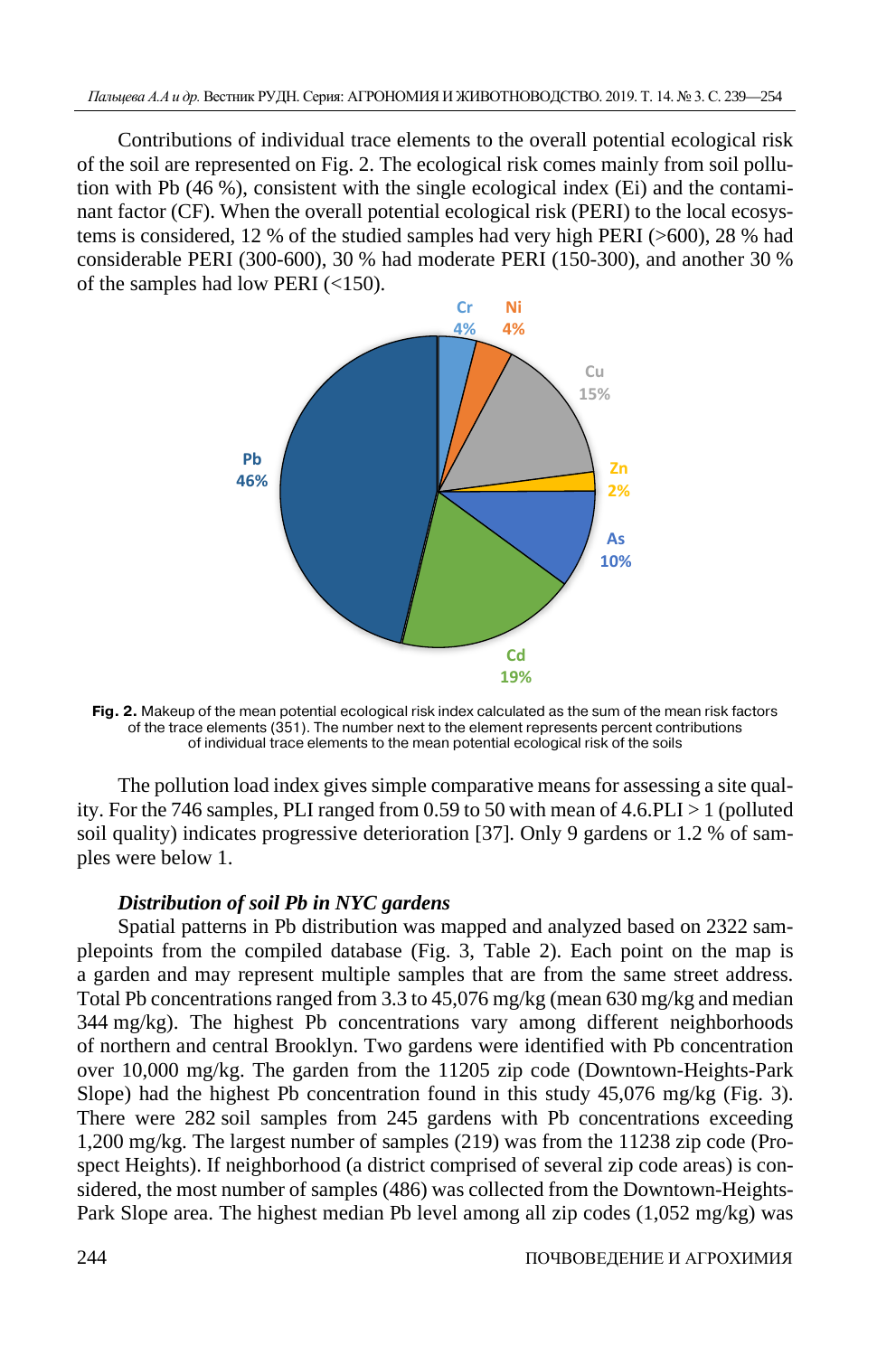found in the 11211 zip code in Greenpoint. The highest median  $(1,019 \text{ mg/kg})$  among the neighborhoods was found also in Greenpoint (Brooklyn). Columbia University study of soils from about 50 homes in Greenpoint show that 92 % of the yards tested had at least one sample above the residential soil standard for New York [\(https://green](https://greenpointpost.com/nearly-85-of-greenpoint-backyard-soil-samples-show-unsafe-lead-levels-by-epa-standards-study)[pointpost.com/nearly-85-of-greenpoint-backyard-soil-samples-show-unsafe-lead-lev](https://greenpointpost.com/nearly-85-of-greenpoint-backyard-soil-samples-show-unsafe-lead-levels-by-epa-standards-study)[els-by-epa-standards-study\)](https://greenpointpost.com/nearly-85-of-greenpoint-backyard-soil-samples-show-unsafe-lead-levels-by-epa-standards-study). It should be noted that there were not enough samples collected in eastern Queens, the Bronx and throughout Staten Island to confident lymap and predict Pb distributions in those areas.



**Fig. 3.** NYC Gardens: Pb Soil Contamination map shows predicted soil Pb distribution by kriging based on 2322 garden soil samples. (Note: there were not enough samples collected in eastern Queens, the Bronx and throughout Staten Island to confidently map and predict Pb distributions in those areas)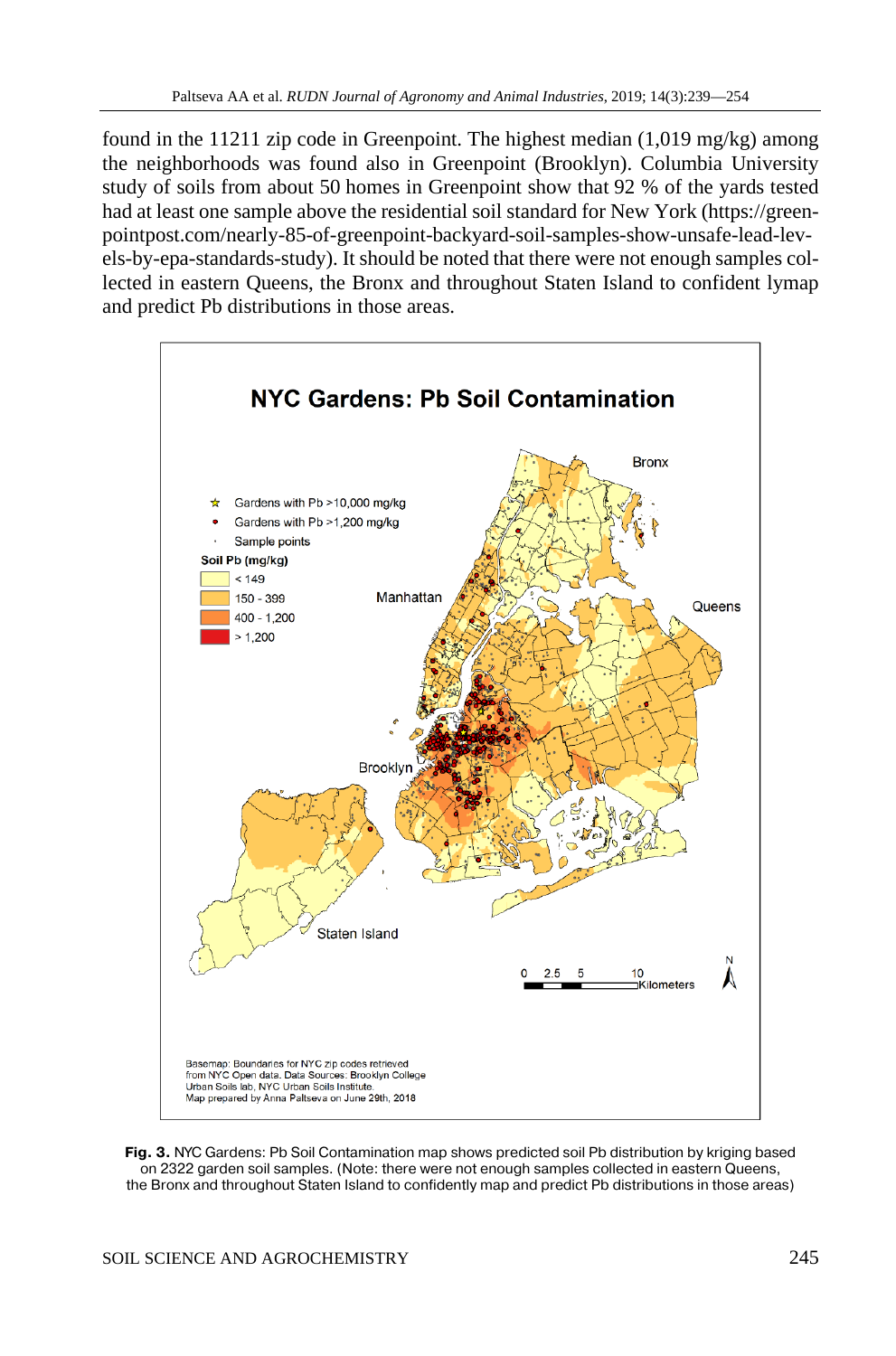*Table 2*

| Lead concentrations in garden soils of NYC neighborhoods ( $mg/kg$ ) (total $n = 2322$ ) |  |  |
|------------------------------------------------------------------------------------------|--|--|
|------------------------------------------------------------------------------------------|--|--|

| Neighborhood                            | Median | Max   | Min | # of samples   |
|-----------------------------------------|--------|-------|-----|----------------|
| Greenpoint                              | 1019   | 15911 | 26  | 71             |
| Williamsburg-Bushwick                   | 586    | 3970  | 14  | 97             |
| Downtown-Heights-Park Slope             | 558    | 45076 | 4   | 486            |
| <b>Bedford Stuyvesant-Crown Heights</b> | 488    | 4026  | 3   | 362            |
| East New York                           | 523    | 1863  | 57  | 24             |
| <b>Sunset Park</b>                      | 519    | 3515  | 57  | 48             |
| Borough Park                            | 498    | 5474  | 11  | 148            |
| East Flatbush-Flatbush                  | 302    | 9112  | 10  | 168            |
| Canarsie-Flatlands                      | 169    | 863   | 26  | 36             |
| Bensonhurst-Bay Ridge                   | 276    | 1609  | 11  | 36             |
| Coney Island-Sheepshead Bay             | 111    | 1425  | 12  | 44             |
| Kingsbridge-Riverdale                   | 122    | 965   | 34  | 45             |
| Northeast Bronx                         | 147    | 515   | 21  | 16             |
| Fordham-Bronx Park                      | 110    | 761   | 23  | 25             |
| Pelham-Throgs Neck                      | 370    | 2015  | 29  | 5              |
| Crotona-Tremont                         | 97     | 1374  | 40  | 21             |
| High Bridge-Morrisania                  | 172    | 742   | 25  | 20             |
| Hunts Point-Mott Haven                  | 233    | 541   | 46  | 15             |
| Washington Heights-Inwood               | 196    | 2439  | 38  | 37             |
| Central Harlem-Morningside Heights      | 154    | 6395  | 29  | 77             |
| East Harlem                             | 92     | 2639  | 21  | 31             |
| <b>Upper West Side</b>                  | 215    | 2273  | 31  | 20             |
| <b>Upper East Side</b>                  | 131    | 1905  | 13  | 31             |
| Chelsea-Clinton                         | 155    | 2077  | 14  | 14             |
| Gramercy Park-Murray Hill               | 107    | 1105  | 11  | 39             |
| Greenwich Village-Soho                  | 71     | 3478  | 10  | 15             |
| Union Square-Lower East Side            | 222    | 1439  | 32  | 54             |
| Lower Manhattan                         | 240    | 3051  | 24  | 28             |
| Long Island City-Astoria                | 295    | 1039  | 11  | 50             |
| <b>West Queens</b>                      | 288    | 2766  | 27  | 36             |
| Flushing-Clearview                      | 147    | 508   | 39  | 15             |
| Bayside-Little Neck                     | 417    | 673   | 86  | $\overline{c}$ |
| Ridgewood-Forest Hills                  | 196    | 550   | 19  | 24             |
| Fresh Meadows                           | 158    | 653   | 62  | 8              |
| Southwest Queens                        | 618    | 685   | 82  | 5              |
| Jamaica                                 | 163    | 1726  | 54  | 15             |
| Southeast Queens                        | 67     | 82    | 52  | 2              |
| Rockaway                                | 148    | 780   | 14  | 21             |
| Port Richmond                           | 433    | 840   | 89  | 13             |
| Stapleton-St. George                    | 562    | 1418  | 27  | 17             |
| Willowbrook                             | 117    | 170   | 64  | $\overline{c}$ |
| South Beach-Tottenville                 | 44     | 155   | 12  | 8              |
|                                         |        |       |     |                |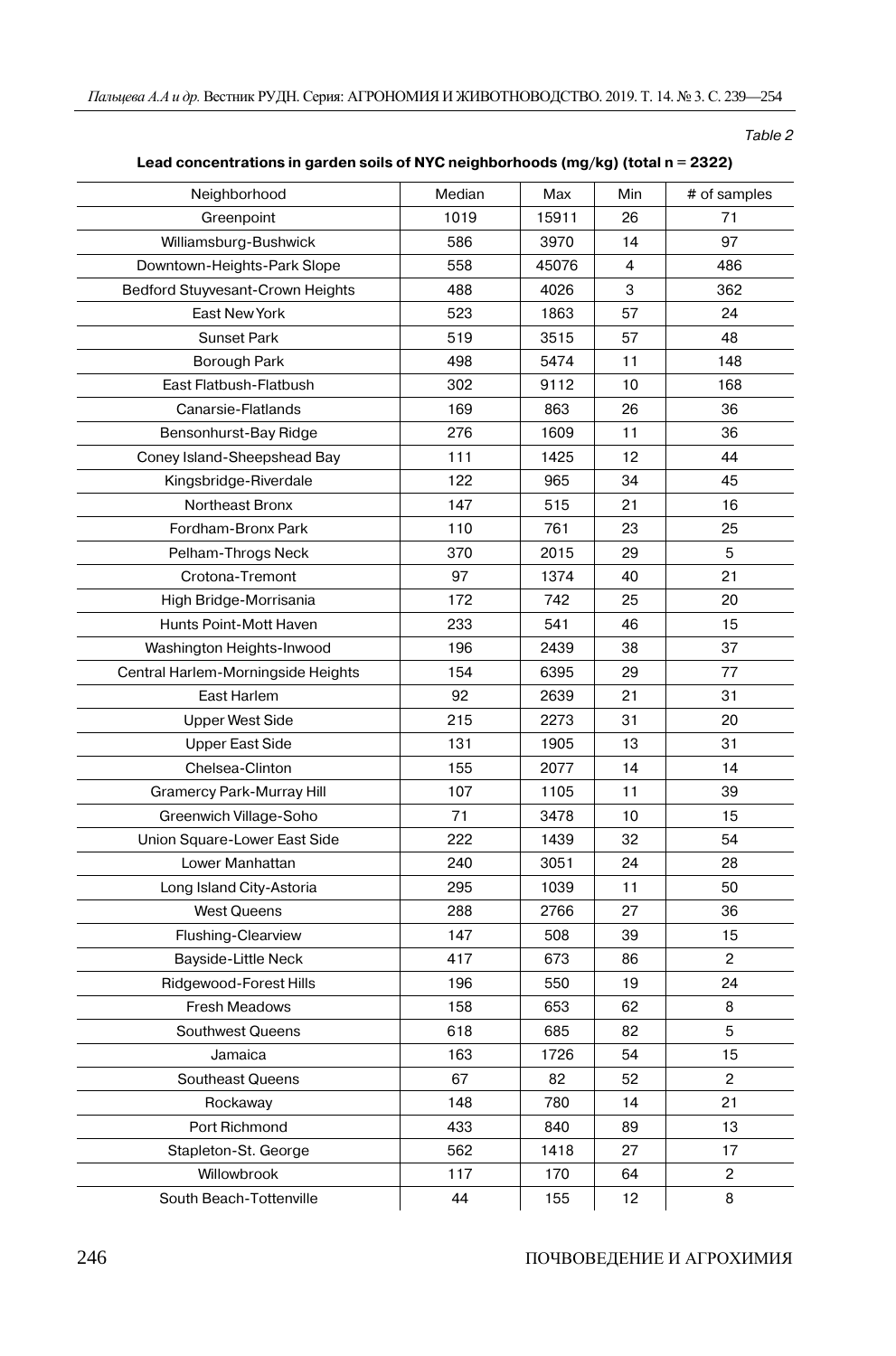#### *Sources of Pb and other contaminants*

The Pb distribution map (Fig. 3) shows that, in general, soil Pb content decreases from the inner city towards outskirts, which is commonly seen for cities with an industrial history [1]. Li et al. (2018) found a general correlation between Pb levels and historical land use, where highly elevated levels of soil Pb corresponded with industrialized areas. Specific hotspots of Pb were identified in neighborhoods with extensive industrial history such as Red Hook, Brooklyn Heights, Gowanus, Park Slope, Boerum Hill, Fort Greene, Williamsburg, and Bedford-Stuyvesant. These observations are consistent with our findings with the highest soil Pb found in the same neighborhoods.

Historically, leaded gasoline, lead-based paint, and many other lead-based products were widely used until around 1990's [38]. It has been recognized that these contributed to the widespread Pb deposition into the soil, especially in urban areas. An estimated 4-5 million metric tons of Pb from car exhaust released into the environment from 1929 to 1986 throughout the United States [39] is a big contributor to the soil legacy of Pb. Although lead-based paint is no longer being used, some old houses with leaded paint still serve as a source of Pb for soil. Moreover, solid waste incineration (common in the US and New York City during the  $20<sup>th</sup>$  century) could be another source of trace metals (including Pb) causing excessive deposition of contaminants in soil (Walsh et al. 2001). Deposition of 34 million tons of refuse incineration throughout NYC landfills caused the release of 1 million tons of air pollutants, which eventually settled onto the topsoil. Manufacturing and smelting activities involving lead-bearing products, as point sources, also have contaminated soil with large quantities of Pb deposited into the topsoil within the industrial site and neighboring areas. It is highly likely that at many places both point and non-point sources of Pb contributed to the elevated levels of Pb in soil.

## *Lead distribution changes over time*

Fig. 5 shows the spatial distribution of garden soil samples the two labs received from NYC gardeners between 2009 and 2017, color-coded for every three years. There are no noticeable changes in terms of spatial distributions of the samples received over time. This, on one hand, may suggest the spatial distribution of gardens in the city, and on the other hand may point to how effective the information regarding to soil contamination has been delivered.

It is very important to note, however, that over time the Pb levels we found in soil samples received have not shown any significant decline. One would expect that with increased awareness and educational campaign, remediation and mitigation actions had been taken (including replacing with new, clean soil), thus more soil samples would have lower Pb levels. Our study shows that there is only a slight increase in the % of samples < 400 ppm, comparing 2009—2011 (51 %) with 2015—2017 (55 %). In the 2015—2017 samples, there were still 13 % above 1,200 mg/kg and 44 % above 400 mg/kg, highlight significant health risk. The environmental challenge remains after nearly ten years of research and outreach, while more and more urban residents are getting involved in urban gardening and greening.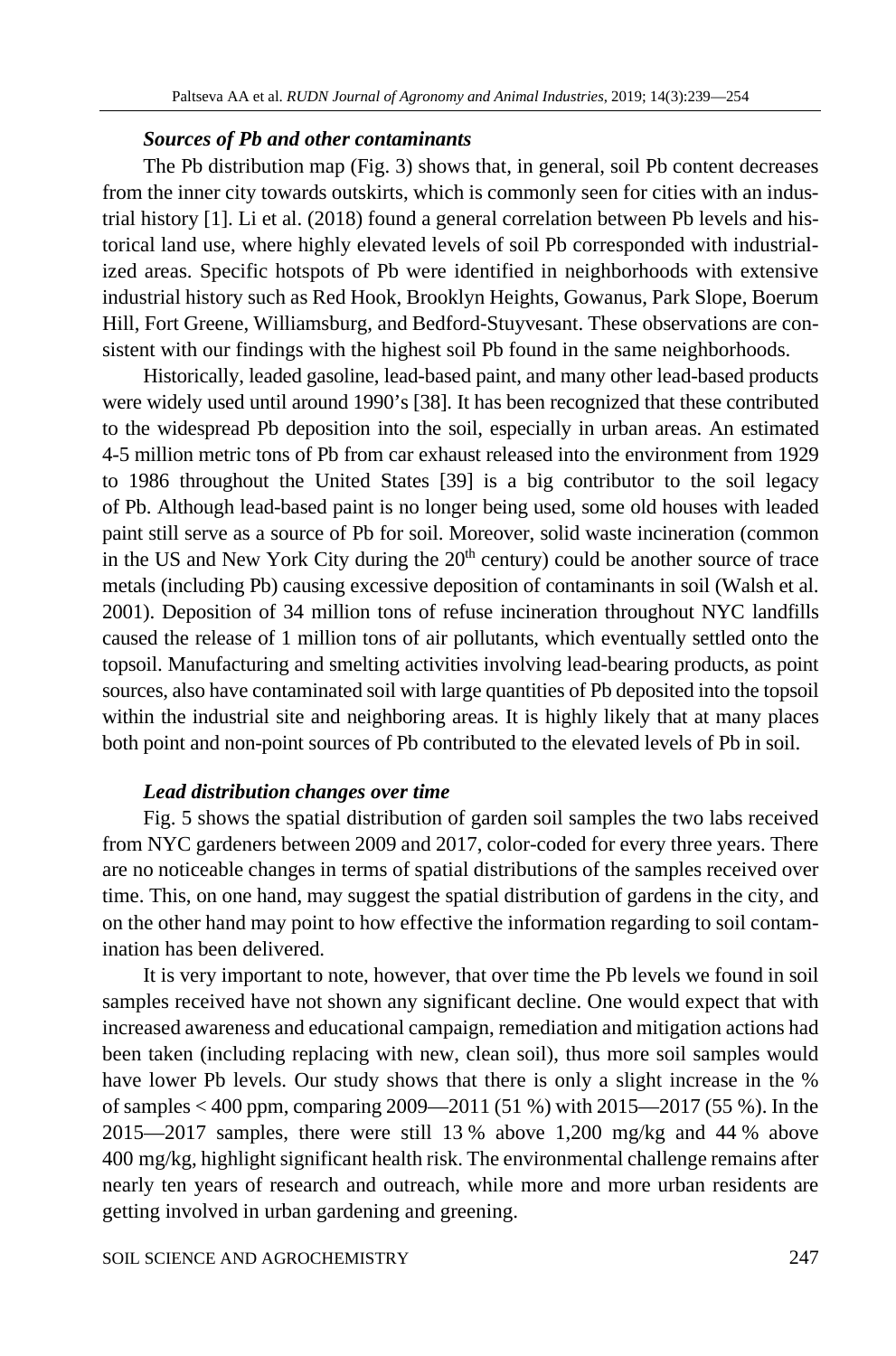

**Fig. 4.** Distribution of Pb levels in garden soil samples received



**Fig. 5.** Sample spatial disctribution over time between 2009 and 2017 (*n*= 2322 garden soil samples)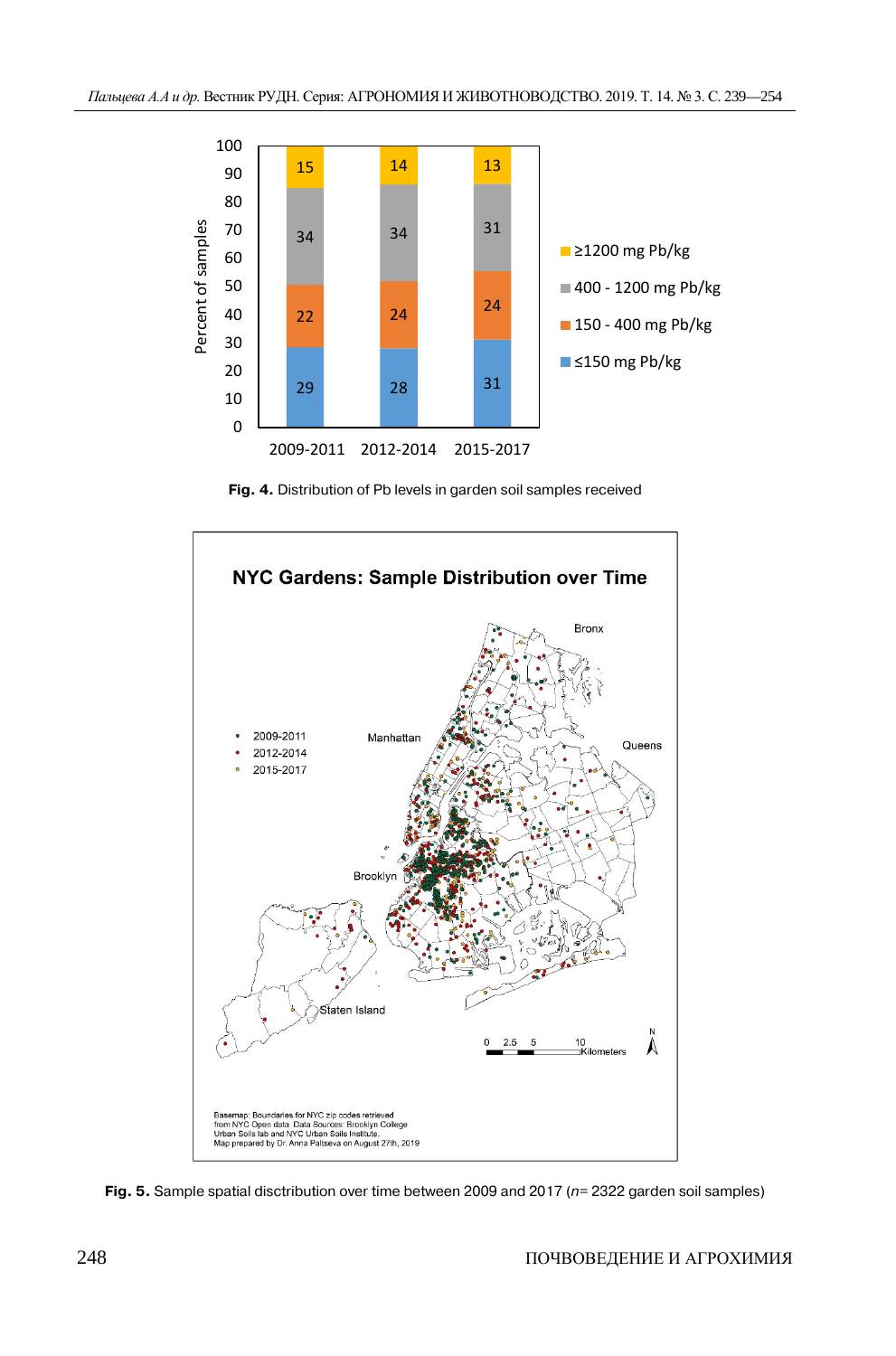# **Conclusions**

In this study, soil quality assessment indices were calculated based on individual metals (Pb, Zn, Cd, As, Cu, Cr, Ni) for 746 garden samples. The majority of soils is contaminated and poses significant risks to human health and ecological systems, particularly by Pb. A consolidated garden soil Pb database was compiled (total of 2,322 garden samples), from which color-coded map was created to visualize areas with potential health risk from soil contamination. The highest Pb levels were found in northern and central Brooklyn. Generally, Pb levels became lower toward the suburban areas. The Pb contamination map would be valuable not only to guide remediation efforts but also for urban planning such as developing gardens and green spaces or sitting of new parks.

# **References**

- 1. Mielke HW. Lead in the inner cities. *Am Sci*. 1999; 87(1):62–73.
- 2. Meuser H. Introduction. In: *Contaminated Urban Soils.* Dordrecht: Springer; 2010; p.1–3. doi: 10.1007/978-90-481-9328-8
- 3. Brown SL, Chaney RL, Hettiarachchi GM. Lead in Urban Soils: A Real or Perceived Concern for Urban Agriculture? J Environ Qual. 2016; 45(1):26–36. doi: 10.2134/jeq2015.07.0376
- 4. Paltseva A, Cheng Z, Deeb M, Groffman PM, Shaw RK, Maddaloni M. Accumulation of arsenic and lead in garden-grown vegetables: Factors and mitigation strategies. *Sci Total Environ*. 2018; 640–641:273–283. doi: 10.1016/j.scitotenv.2018.05.296
- 5. Clark HF, Hausladen DM, Brabander DJ. Urban gardens: Lead exposure, recontamination mechanisms, and implications for remediation design. *Environ Res*. 2008; 107(3):312–319. [doi: 10.1016/j.envres.2008.03.003](https://doi.org/10.1016/j.envres.2008.03.003)
- 6. Ryan J, Scheckel KG, Berti WR, Brown SL, Casteel SW, Chaney RL, et al. Reducing children's risk from lead in soil. *Environ Sci Technol*. 2004; 38(1):18A-24A. doi: 10.1021/es040337r
- 7. Lanphear BP, Matte TD, Rogers J, Clickner RP, Dietz B, Bornschein RL, et al. The contribution of lead-contaminated house dust and residential soil to children's blood lead levels: a pooled analysis of 12 epidemiologic studies. Environ Res. 1998; 79(1):51–68. [doi:](https://doi.org/10.1006/enrs.1998.3859)  [10.1006/enrs.1998.3859](https://doi.org/10.1006/enrs.1998.3859)
- 8. U.S. EPA. *Reusing potentially contaminated landscapes: Growing Gardens in Urban Soils*. 2011.
- 9. Landes FC, Paltseva A, Sobolewski JM, Cheng Z, Ellis TK, Mailloux BJ, et al. A field procedure to screen soil for hazardous lead. *Anal Chem*. 2019; 91(13):8192-8198. doi: 10.1021/acs.analchem.9b00681
- 10. Alloway BJ. Contamination of domestic gardens and allotments. *L Contam Reclam*. 2004; 12(3):179–187.
- 11. Chaney RL, Sterrett SB, Mielke HW. The potential for heavy metal exposure from urban gardens and soils. In: Preer JR. (ed.) *Proc. Symp. Heavy Metals in Urban Gardens. Univ. Dist.* Washington: Columbia Extension Service; 1984. p.37–84.
- 12. Jean-Soro L, Le Guern C, Bechet B, Lebeau T, Ringeard MF. Origin of trace elements in an urban garden in Nantes, France. *J Soils Sediments.* 2015; 15(8):1802–1812. doi: 10.1007/s11368-014-0952-y
- 13. Pouyat RV, Yesilonis ID, Russell-Anelli J, Neerchal NK. Soil chemical and physical properties that differentiate urban land-use and cover types. *Soil Sci Soc Am J.* 2007; 71(3):1010-1019. doi: 10.2136/sssaj2006.0164
- 14. U.S. EPA. Sources of Lead in Soil: A Literature Review Final Report. 1998; (February):5–28.
- 15. Smith WH. Lead Contamination of the Roadside Ecosystem. *J Air Pollut Control Assoc.* 1976;26(8):753–766. [doi: 10.1080/00022470.1976.10470310](https://doi.org/10.1080/00022470.1976.10470310)
- 16. Summary of the Toxic Substances Control Act. 15 U.S.C. §2601 et seq. 1976. Available from: http://www2.epa.gov/laws-regulations/summary-toxic-substances-control-act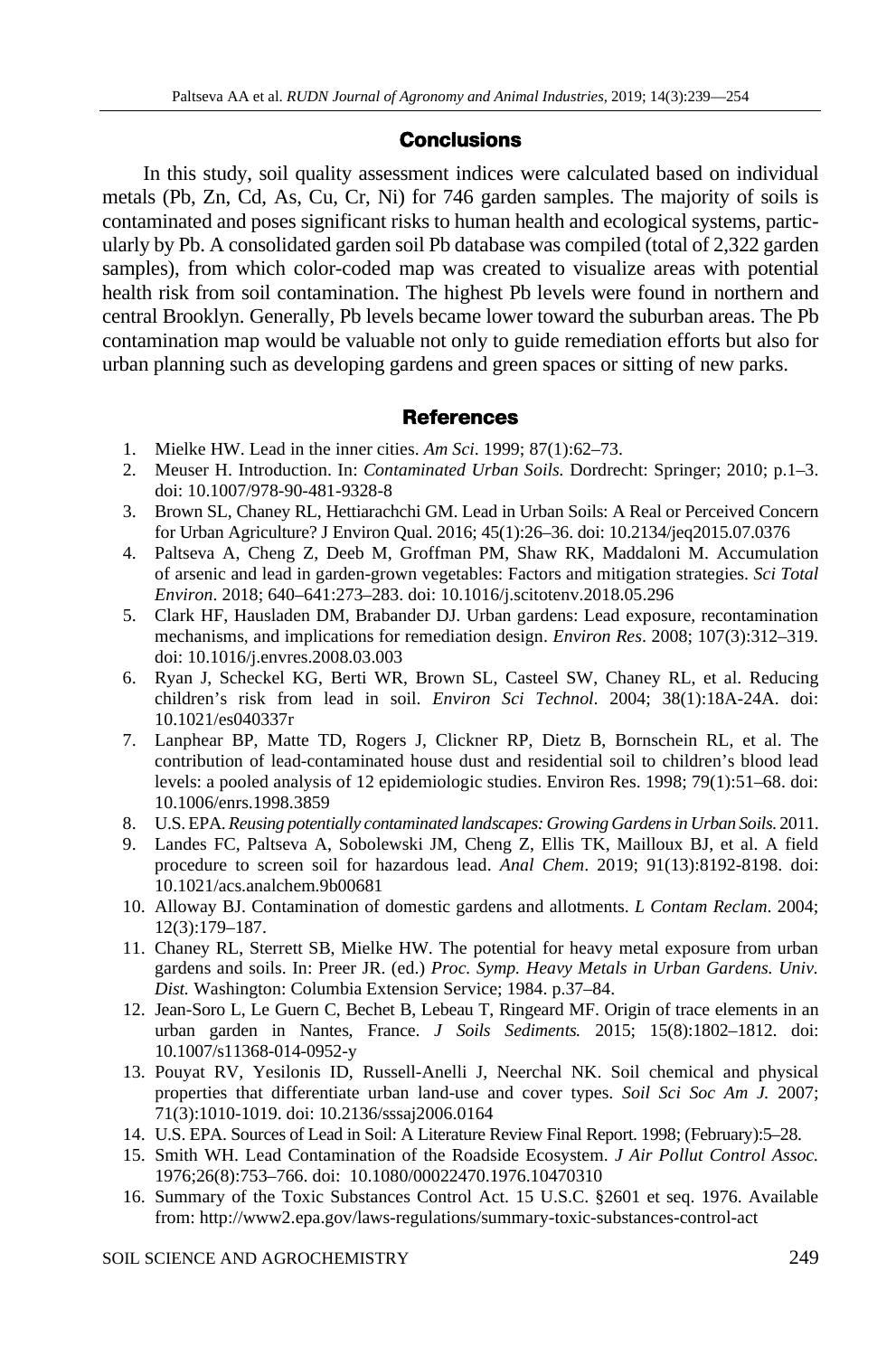- 17. Pouyat RV, Szlavecz K, Yesilonis ID, Groffman PM, Schwarz K. Chemical, physical and biological characteristics of urban soils. *Agron Monogr.* 2010; 55:119–52. doi: 10.2134/agronmonogr55.c7
- 18. Levin R, Brown MJ, Kashtock ME, Jacobs DE, Whelan EA, Rodman J, et al. Lead exposures in U.S. children, 2008: Implications for prevention. *Environmental Health Perspectives*. 2008; 116(10):1285–1293[. doi: 10.1289/ehp.11241](https://doi.org/10.1289/ehp.11241)
- 19. Mielke HW, Anderson JC, Berry KJ, Mielke PW, Chaney RL, Leech M. Lead concentrations in inner city soils as a factor in the child lead problem. *Am J Public Health*. 1983; 73(12):1366–1369. [doi: 10.2105/AJPH.73.12.1366](https://doi.org/10.2105/AJPH.73.12.1366)
- 20. Wu J, Edwards R, He X (Elaine), Liu Z, Kleinman M. Spatial analysis of bioavailable soil lead concentrations in Los Angeles, California. *Environ Res*. 2010; 110(4):309–317. doi: 10.1016/j.envres.2010.02.004
- 21. Yesilonis ID, Pouyat RV, Neerchal NK. Spatial distribution of metals in soils in Baltimore, Maryland: Role of native parent material, proximity to major roads, housing age and screening guidelines. Environ Pollut. 2008; 156(3):723–731[. doi: 10.1016/j.envpol.2008.06.010](https://doi.org/10.1016/j.envpol.2008.06.010)
- 22. Li I, Cheng Z, Paltseva A, Morin T, Smith B, Shaw R. Lead in New York City Soils. In: Vasenev V.I., Dovletyarova E, Chen Z, Valentini R. (eds.) *Megacities 2050: Environmental Consequences of Urbanization: Proceedings of the VI International Conference on Landscape Architecture to Support City Sustainable Development*. Cham: Springer International Publishing; 2018. p.62–79. doi: 10.1007/978-3-319-70557-6\_9
- 23. Cheng Z, Paltseva A, Li I, Morin T, Huot H, Egendorf S, et al. Trace metal contamination in New York City garden soils. *Soil Sci*. 2015; 180(4/5):167–174. doi: 10.1097/SS.0000000000000126
- 24. Burt R, Hernandez L, Shaw R, Tunstead R, Ferguson R, Peaslee S. Trace element concentration and speciation in selected urban soils in New York City. *Environ Monit Assess.* 2014; 186(1):195–215. doi: 10.1007/s10661-013-3366-1
- 25. Paltseva A, Cheng Z, Deeb M, Groffman PM, Maddaloni M. Variability of Bioaccessible Lead in Urban Garden Soils. *Soil Sci*. 2018; 183(4):123–131. doi: 10.1097/SS.0000000000000232
- 26. Datko-Williams L, Wilkie A, Richmond-Bryant J. Analysis of U.S. soil lead (Pb) studies from 1970 to 2012. *Sci Total Environ.* 2014; 468–469:854–863. doi: 10.1016/j.scitotenv.2013.08.089
- 27. U.S. EPA. Method 6200: Field portable X-ray fluorescence spectrometry for the determination of elemental concentrations in soil and sediment. Test Methods For Evaluating Solid Waste. 2006.
- 28. U.S. EPA. Method 3052: microwave assisted acid digestions of siliceous and organically based matrices. 1996.
- 29. U.S. EPA. Method 6020A: Inductively coupled plasma-mass spectrometry. Test Methods For Evaluating Solid Waste. 1998.
- 30. U.S. EPA. Lead. Identification of Dangerous Levels of Lead. Vol. 40 CFR 745, Federal Register. 2001 Jan.
- 31. Centers for Disease Control and Prevention. Low level lead exposure harms children: a renewed call of primary prevention. Rep Advis Comm Child Lead Poisoning Prev CDC. 2012; 1–54. Available from: http://www.cdc.gov/nceh/lead/ACCLPP/Final\_Document\_030712.pdf.
- 32. Hakanson L. An ecological risk index for aquatic pollution control. A sedimentological approach. *Water Res*. 1980; 14(8):975–1001[. doi: 10.1016/0043-1354\(80\)90143-8](https://doi.org/10.1016/0043-1354(80)90143-8)
- 33. New York State Department of Environmental Conservation. *Concentrations of Selected Analytes in Rural New York State Surface Soils: a Summary Report on the Statewide Rural Surface Soil Survey*. 2005.
- 34. Qingjie G, Jun D, Yunchuan X, Qingfei W, Liqiang Y. Calculating Pollution Indices by Heavy Metals in Ecological Geochemistry Assessment and a Case Study in Parks of Beijing. *J China Univ Geosci*. 2008; 19(3):230–241. [doi: 10.1016/S1002-0705\(08\)60042-4](https://doi.org/10.1016/S1002-0705(08)60042-4)
- 35. Mugoša B, Ðuroviā D, Nedović-Vuković M, Barjaktarović-Labović S, Vrvić M. Assessment of ecological risk of heavy metal contamination in coastal municipalities of montenegro. *Int J Environ Res Public Health.* 2016; 13(4):393[. doi: 10.3390/ijerph13040393](https://doi.org/10.3390/ijerph13040393)
- 36. Tomlinson DL, Wilson JG, Harris CR, Jeffrey DW. Problems in the assessment of heavy-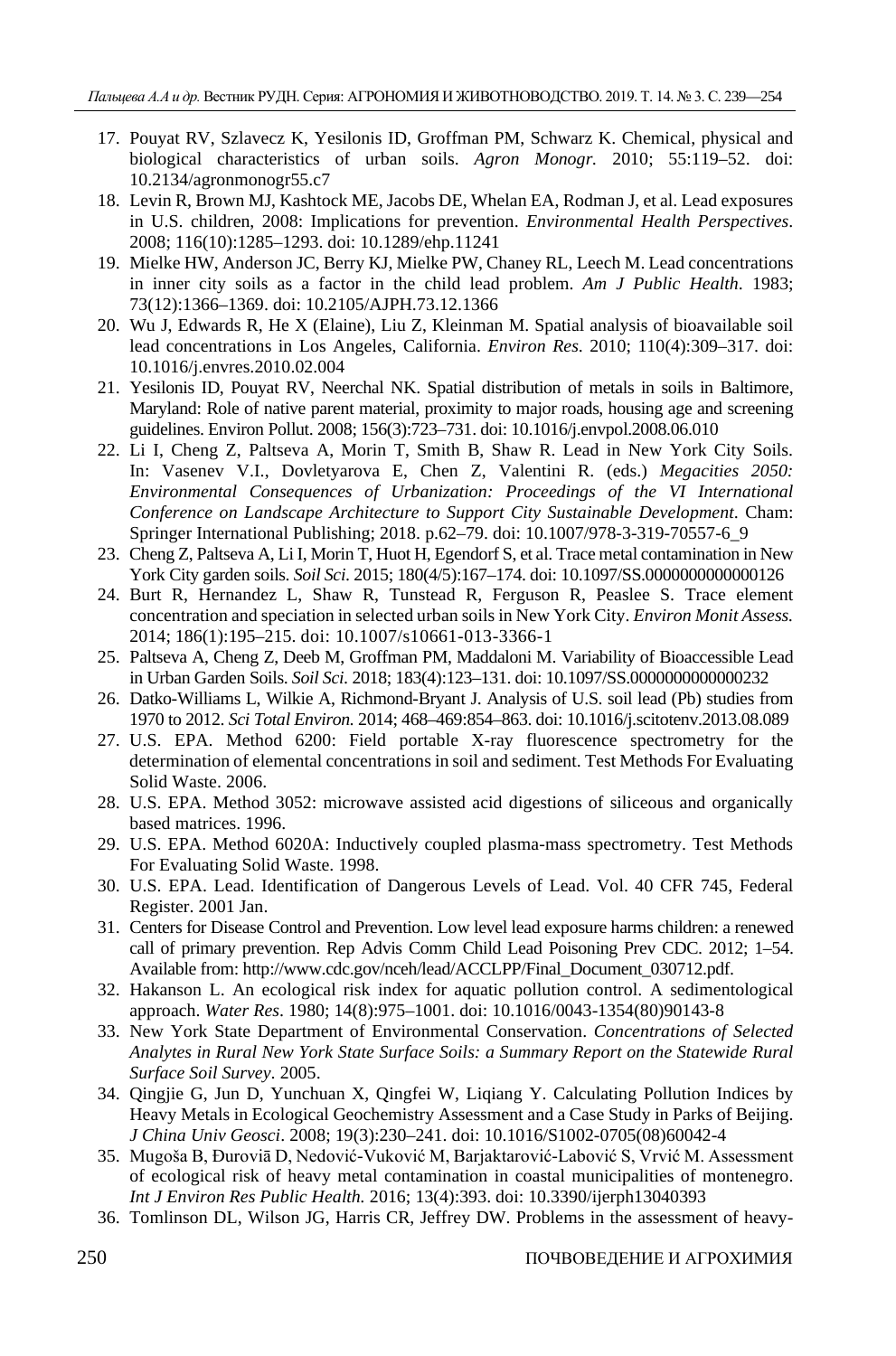metal levels in estuaries and the formation of a pollution index. *Helgoländer Meeresuntersuchungen.* 1980; 33(1–4):566–575. [doi: 10.1007/BF02414780](https://doi.org/10.1007/BF02414780)

- 37. Cabrera F, Clemente L, Díaz Barrientos E, López R, Murillo JM. Heavy metal pollution of soils affected by the Guadiamar toxic flood. *Sci Total Environ*. 1999; 242(1–3):117–129. [doi: 10.1016/S0048-9697\(99\)00379-4](https://doi.org/10.1016/S0048-9697(99)00379-4)
- 38. U.S. EPA. 40 CFR Part 745 Lead: Requirements for Lead-Based Paint Activities in Target Housing and Child-Occupied Facilities. Final Rule. Federal Registrar. 45,777–45,825. 1996.
- 39. Sheets RW, Kyger JR, Biagioni RN, Probst S, Boyer R, Barke K. Relationship between soil lead and airborne lead concentrations at Springfield, Missouri, USA. *Sci Total Environ*. 2001; 271(1–3):79–85[. doi: 10.1016/S0048-9697\(00\)00832-9](https://doi.org/10.1016/S0048-9697(00)00832-9)

#### **About authors:**

*Paltseva Anna Alexandrovna —* PhD, Adjunct Assistant Professor, Department of Earth and Environmental Sciences, Brooklyn College of The City University of New York, 2900 Bedford Avenue, Brooklyn, New York, 11210, United States; e-mail: anyapaltseva@gmail.com; ORCID ID: 0000- 0002-1828-7164

*Cheng Zhongqi* — PhD, Professor, Department of Earth and Environmental Sciences, Brooklyn College of The City University of New York, 2900 Bedford Avenue, Brooklyn, New York, 11210, United States; e-mail: ZCheng@brooklyn.cuny.edu; ORCID ID: 0000-0002-2486-9662

Научная статья

DOI 10.22363/2312-797X-2019-14-3-239-254

# **Геопространственный анализ и оценка загрязнения садовых почв в Нью-Йорке**

**А.А. Пальцева \*1,2, Чж. Ченг1,2**

1 Бруклинский колледж Городского университета Нью-Йорка, *Нью-Йорк, Соединенные Штаты*

2 Аспирантура Городского университета Нью-Йорка, *Нью-Йорк, Соединенные Штаты* \* *anyapaltseva@gmail.com*

**Аннотация.** Повышенные концентрации микроэлементов, в частности, свинца (Pb), распространены в городских почвах, и это является одним из основных препятствий для городского сельского хозяйства. Растущая популярность садоводства в городах также может означать повышение риска для здоровья населения. Пространственное распределение свинца в садах Нью-Йорка было проанализировано и визуализировано с помощью инструментов географической информационной системы (ГИС). Уровень загрязнения и экологические риски садов и Нью-Йорка в целом оценивались по разным показателям. Степень загрязнения была ранжирована следующим образом: Pb> Cu> Zn> Cr> As> Ni> Cd. Единый индекс экологического риска и потенциальный экологический индекс указывают на то, что Pb умеренно или значительно повышал риск для местных садовых экосистем. На основе индекса нагрузки загрязнения качество почвы большинства садов Нью-Йорка было охарактеризовано как загрязненное. Геостатистические, геообрабатывающие и пространственные инструменты использовались для создания карт с цветовой кодировкой для поддержки принятия решений, связанных с садоводством, и для оценки потенциальных рисков для здоровья человека, связанных с садоводством, проживанием или работой в / или вблизи садов. Эти выводы имеют большое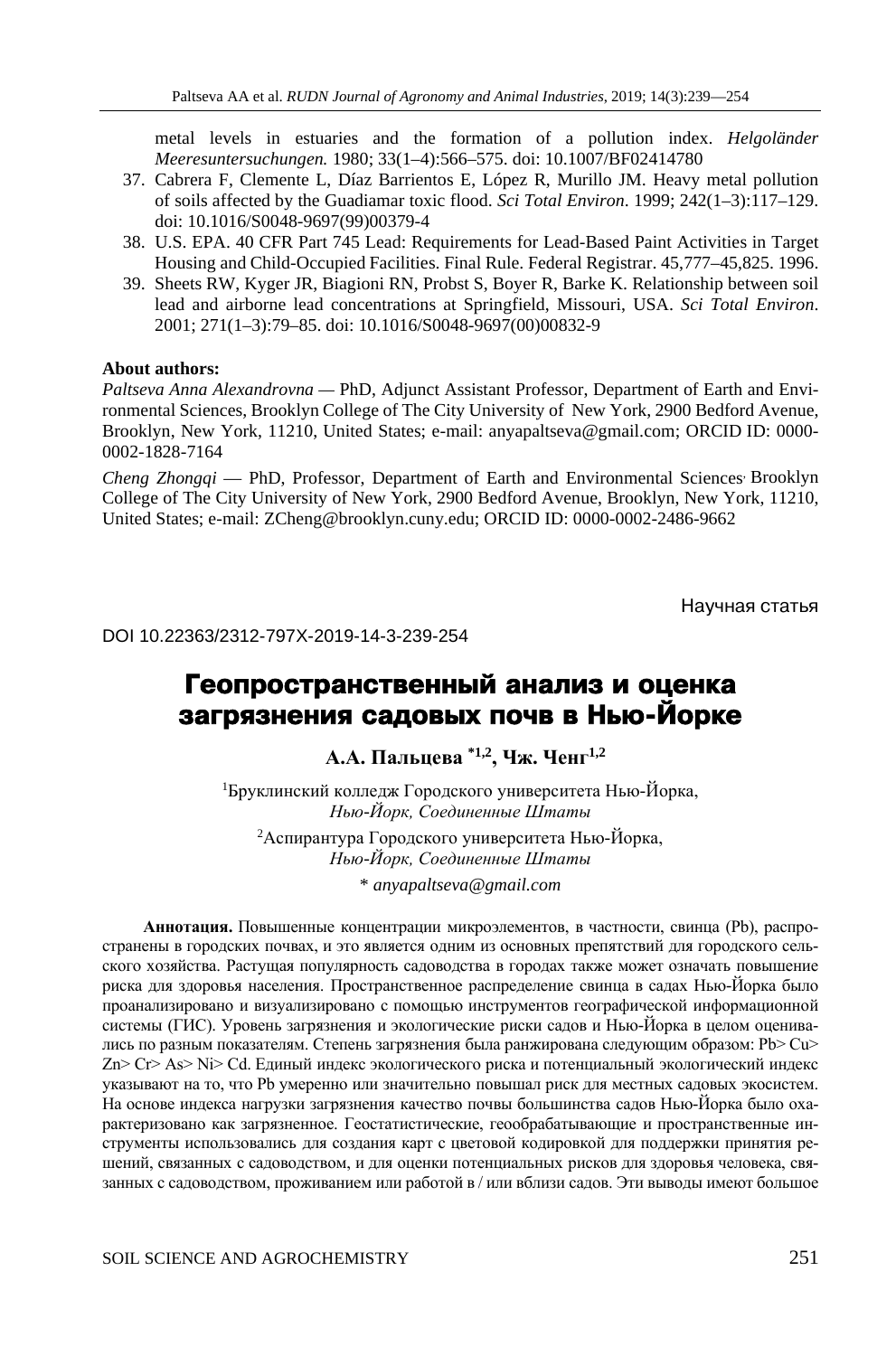значение для разработки стратегий предотвращения загрязнения, смягчения его последствий и снижения риска для здоровья населения от загрязнения почвогрунтами садовых почв.

**Ключевые слова:** микроэлементы, ГИС-карта, экологический индекс, свинец, цифровое картирование почвы, садоводство городское

**Конфликт интересов** отсутствует.

#### **БЛАГОДАРНОСТИ**

Авторы выражают свою благодарность Татьяне Морин, Джорджу Лозефски, Зулеме Бланко Гарсиа, Майклу Гринштейн, Игорю Бронз, Кайо Грин, Донне Цао, Кристен Уолш, Норме Саттон, Оололад Томас за помощь в проведении лабораторных анализов и сбору данных, а также Рокки Ли Гарсиа и Вячеславу Васеневу за консультирование по работе в системе ГИС.

#### **История статьи:**

Поступила в редакцию: 14 августа 2019 г. Принята к публикации: 10 сентября 2019 г.

#### **Для цитирования:**

*Paltseva A.A., Cheng Z.* Geospatial analysis and assessment of garden soil contamination in New York City // Вестник Российского университета дружбы народов. Серия: Агрономия и животноводство. 2019. Т. 14. № 3. С. 239—254. doi: 10.22363/2312-797X-2019-14-3-239-254

## **Библиографический список**

- 1. *Mielke H.W.* Lead in the inner cities // Am Sci. 1999. Vol. 87. № 1. С. 62–73.
- 2. *Meuser H.* Introduction // Contaminated Urban Soils. Dordrecht : Springer, 2010. P. 1–3. Available from: doi: 10.1007/978-90-481-9328-8
- 3. *Brown S.L., Chaney R.L., Hettiarachchi G.M.* Lead in Urban Soils: A Real or Perceived Concern for Urban Agriculture? // J Environ Qual. 2016. Vol. 45. № 1. С. 26–36. doi: 10.2134/jeq2015.07.0376
- 4. *Paltseva A., Cheng Z., Deeb M., Groffman P.M., Shaw R.K., Maddaloni M.* Accumulation of arsenic and lead in garden-grown vegetables: Factors and mitigation strategies // Sci Total Environ. 2018. Vol. 640–641. P. 273–283. doi: 10.1016/j.scitotenv.2018.05.296
- 5. *Clark H.F., Hausladen D.M., Brabander D.J.* Urban gardens: Lead exposure, recontamination mechanisms, and implications for remediation design // Environ Res. 2008. Vol. 107. № 3. P. 312–319. doi: 10.1016/j.envres.2008.03.003
- 6. *Ryan J., Scheckel K.G., Berti W.R., Brown S.L., Casteel S.W., Chaney R.L., et al.* Reducing children's risk from lead in soil // Environ Sci Technol. 2004. Vol. 38 № 1. Р. 18A-24A. doi: 10.1021/es040337r
- 7. *Lanphear B.P., Matte T.D., Rogers J., Clickner R.P., Dietz B., Bornschein R.L.,* et al. The contribution of lead-contaminated house dust and residential soil to children's blood lead levels: a pooled analysis of 12 epidemiologic studies // Environ Res. 1998. Vol. 79. № 1. Р. 51–68. doi: 10.1006/enrs.1998.3859
- 8. U.S. EPA. Reusing potentially contaminated landscapes: Growing Gardens in Urban Soils. 2011.
- 9. *Landes F.C., Paltseva A., Sobolewski J.M., Cheng Z., Ellis T.K., Mailloux B.J.,* et al. A field procedure to screen soil for hazardous lead // Anal Chem. 2019. Vol. 91. № 13. Р. 8192— 8198. doi: 10.1021/acs.analchem.9b00681
- 10. *Alloway B.J.* Contamination of domestic gardens and allotments // L Contam Reclam. 2004. Vol. 12. № 3. Р. 179–187.
- 11. *Chaney R.L., Sterrett S.B., Mielke H.W.* The potential for heavy metal exposure from urban gardens and soils // Preer JR. (ed.) Proc. Symp. Heavy Metals in Urban Gardens. Univ. Dist. Washington: Columbia Extension Service, 1984. P. 37–84.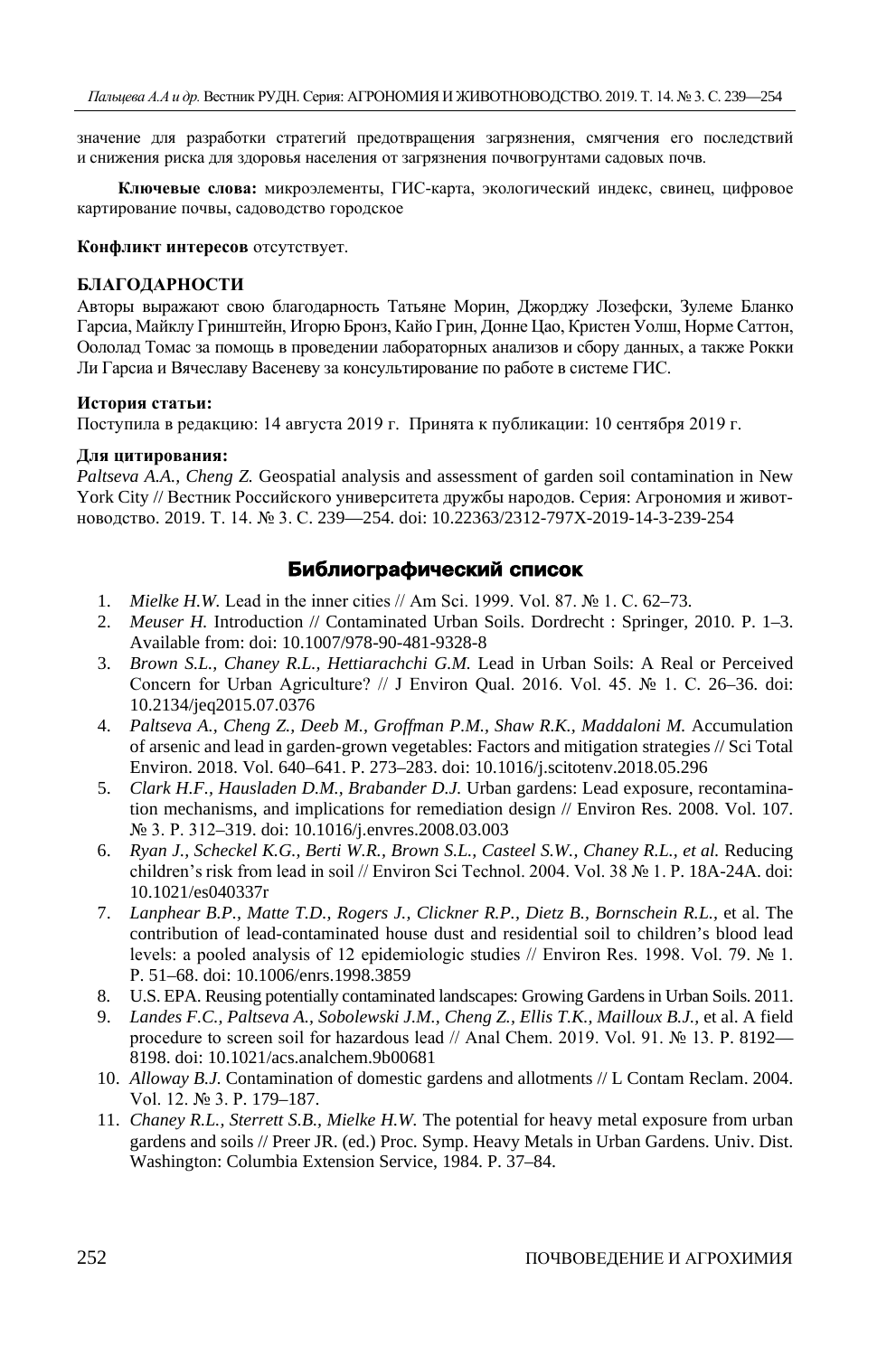- 12. *Jean-Soro L., Le Guern C., Bechet B., Lebeau T., Ringeard M.F.* Origin of trace elements in an urban garden in Nantes, France // J Soils Sediments. 2015. Vol. 15. № 8. Р. 1802–1812. doi: 10.1007/s11368-014-0952-y
- 13. *Pouyat R.V., Yesilonis I.D., Russell-Anelli J., Neerchal N.K.* Soil chemical and physical properties that differentiate urban land-use and cover types // Soil Sci Soc Am J. 2007. Vol. 71. № 3. Р. 1010-1019. doi: 10.2136/sssaj2006.0164
- 14. U.S. EPA. Sources of Lead in Soil: A Literature Review Final Report. 1998; (February):5–28.
- 15. *Smith W.H.* Lead Contamination of the Roadside Ecosystem // J Air Pollut Control Assoc. 1976. Vol. 26. № 8. P. 753–766. doi: 10.1080/00022470.1976.10470310
- 16. Summary of the Toxic Substances Control Act. 15 U.S.C. §2601 et seq. 1976. Режим доступа: http://www2.epa.gov/laws-regulations/summary-toxic-substances-control-act
- 17. *Pouyat R.V., Szlavecz K., Yesilonis I.D., Groffman P.M., Schwarz K.* Chemical, physical and biological characteristics of urban soils // Agron Monogr. 2010. №. 55. C. 119–52. doi: 10.2134/agronmonogr55.c7
- 18. *Levin R., Brown M.J., Kashtock M.E., Jacobs D.E., Whelan E.A., Rodman J.,* et al. Lead exposures in U.S. children, 2008: Implications for prevention // Environmental Health Perspectives. 2008. Vol. 116. № 10. P. 1285–1293. doi: 10.1289/ehp.11241
- 19. *Mielke H.W., Anderson J.C., Berry K.J., Mielke P.W., Chaney R.L., Leech M.* Lead concentrations in inner city soils as a factor in the child lead problem // Am J Public Health. 1983. Vol. 73. № 12. P. 1366–1369. doi: 10.2105/AJPH.73.12.1366
- 20. *Wu J., Edwards R., He X. (Elaine), Liu Z., Kleinman M.* Spatial analysis of bioavailable soil lead concentrations in Los Angeles, California // Environ Res. 2010. Vol. 110. № 4. P. 309– 317. doi: 10.1016/j.envres.2010.02.004
- 21. *Yesilonis I.D., Pouyat R.V., Neerchal N.K.* Spatial distribution of metals in soils in Baltimore, Maryland: Role of native parent material, proximity to major roads, housing age and screening guidelines // Environ Pollut. 2008. Vol. 156. № 3. Р. 723–731. doi: 10.1016/j.envpol.2008.06.010
- 22. *Li I., Cheng Z., Paltseva A., Morin T., Smith B., Shaw R.* Lead in New York City Soils // Megacities 2050: Environmental Consequences of Urbanization: Proceedings of the VI International Conference on Landscape Architecture to Support City Sustainable Development / Vasenev V.I., Dovletyarova E., Chen Z., Valentini R. (eds.). Cham : Springer International Publishing, 2018. P. 62–79. doi: 10.1007/978-3-319-70557-6\_9
- 23. *Cheng Z., Paltseva A., Li I., Morin T., Huot H., Egendorf S.,* et al. Trace metal contamination in New York City garden soils // Soil Sci. 2015. Vol. 180. № 4/5. P. 167–174. doi: 10.1097/SS.0000000000000126
- 24. *Burt R., Hernandez L., Shaw R., Tunstead R., Ferguson R., Peaslee S. Trace element con*centration and speciation in selected urban soils in New York City // Environ Monit Assess. 2014. Vol. 186. № 1. P. 195–215. doi: 10.1007/s10661-013-3366-1
- 25. *Paltseva A., Cheng Z., Deeb M., Groffman P.M., Maddaloni M.* Variability of Bioaccessible Lead in Urban Garden Soils // Soil Sci. 2018. Vol. 183. № 4. Р. 123–131. doi: 10.1097/SS.0000000000000232
- 26. *Datko-Williams L., Wilkie A., Richmond-Bryant J.* Analysis of U.S. soil lead (Pb) studies from 1970 to 2012 // Sci Total Environ. 2014. Vol. 468–469. P. 854–863. doi: 10.1016/j.scitotenv.2013.08.089
- 27. U.S. EPA. Method 6200: Field portable X-ray fluorescence spectrometry for the determination of elemental concentrations in soil and sediment. Test Methods For Evaluating Solid Waste. 2006.
- 28. U.S. EPA. Method 3052: microwave assisted acid digestions of siliceous and organically based matrices. 1996.
- 29. U.S. EPA. Method 6020A: Inductively coupled plasma-mass spectrometry. Test Methods For Evaluating Solid Waste. 1998.
- 30. U.S. EPA. Lead. Identification of Dangerous Levels of Lead. Vol. 40 CFR 745, Federal Register. 2001 Jan.